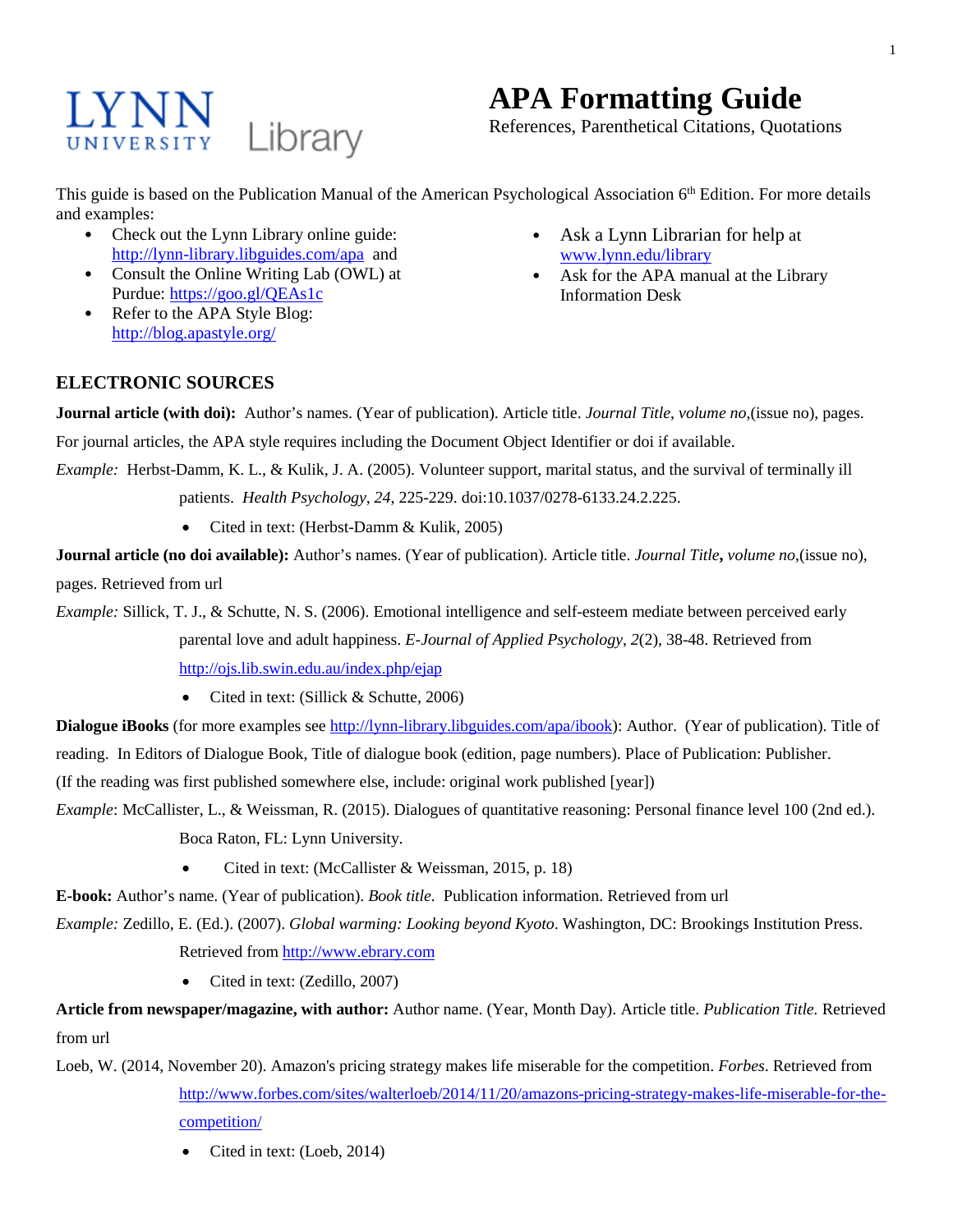# **Article from newspaper/magazine, no author:** Article title. (Year, Month Day). *Newspaper Title*. Retrieved from url

*Example:* Body of ex-White House chef found in New Mexico. (2015, June 22). *Toronto Sun*. Retrieved from

[http://www.torontosun.com](http://www.torontosun.com/)

• Cited in text: ("Body of ex-White House chef," 2015)

## **Article from website with author (corporate author or individual author(s)):**

In general, be careful using sites online for which you can't find an author. Give as much date information as possible—n.d. for no date.

*Example:* American Medical Association. (n.d.). *Improving health outcomes.* Retrieved from [http://www.ama](http://www.ama-assn.org/ama/pub/about-ama/strategic-focus/improving-health-outcomes.page)[assn.org/ama/pub/about-ama/strategic-focus/improving-health-outcomes.page](http://www.ama-assn.org/ama/pub/about-ama/strategic-focus/improving-health-outcomes.page)

- Cited in text: (American Medical Association, n.d.)
- *Example:* Mishel, L., & Davis, A. (2015, June 21). Top CEOs make 300 times more than typical workers. *Economic Policy Institute.* Retrieved from [http://www.epi.org/publication/top-ceos-make-300-times-more-than-workers-pay](http://www.epi.org/publication/top-ceos-make-300-times-more-than-workers-pay-growth-surpasses-market-gains-and-the-rest-of-the-0-1-percent/)[growth-surpasses-market-gains-and-the-rest-of-the-0-1-percent/](http://www.epi.org/publication/top-ceos-make-300-times-more-than-workers-pay-growth-surpasses-market-gains-and-the-rest-of-the-0-1-percent/)
	- Cited in text: (Mishel & Davis, 2015)

## **Web document on university program or department website**:

*Example*: Mello, A., & Knights, M. (2015, April 30*). The cult of the offensive: The Islamic State on defense.* Retrieved from: <https://www.ctc.usma.edu/posts/the-cult-of-the-offensive-the-islamic-state-on-defense>

• Cited in text: (Gates, 2015)

**YouTube video:** Author or compiler name. (Date showing year, month date). *Title of video* [Video file]. Retrieved from url

*Example:* The Cobalt Agent. (2007, September 14). *Ronald Reagan's remarks on the Challenger shuttle explosion* [Video file]. Retrieved fro[m http://www.youtube.com/watch?v=5JKIZ7j20EA](http://www.youtube.com/watch?v=5JKIZ7j20EA)

• Cited in text: (Cobalt Agent, 2007)

**Streaming television show:** Name of person. (His or her role: producer, director, writer, etc.). (Date of production). *Title* followed by [Television broadcast]. Place of production: Name of Production Company. Retrieved from url.

*Example:* Baldwin, B. (Anchor). (2015, June 22). *Confederate flag debate* [Television broadcast]. Atlanta: CNN. Retrieved from<http://www.cnn.com/go/?sessionToken=awWIgFTq5txnf3O0gTTTpdsTZ>

• Cited in text: (Baldwin, 2015)

## **Dictionary/encyclopedia entry online:**

Hacker. (2011). In *Merriam-Webster.com*. Retrieved May 8, 2015 from<http://www.merriam-webster.com/dictionary/hacker>

• Cited in text: ("Hacker," 2011)

# **PRINT SOURCES**

**Book by a single author:** Author's name. (Year of publication). *Book title.* Publication information.

*Example:* McPherson, J. M. (2009). *Abraham Lincoln*. Oxford: Oxford University Press.

• Cited in text: (McPherson, 2009)

**Book by two authors:** Authors' names. (Year of publication). *Book title*. Publication information.

*Example:* Beck, C. A. J., & Sales, B. D. (2001). *Family mediation: Facts, myths, and future prospects*. Washington, DC: American Psychological Association.

• Cited in text (Beck & Sales, 2001)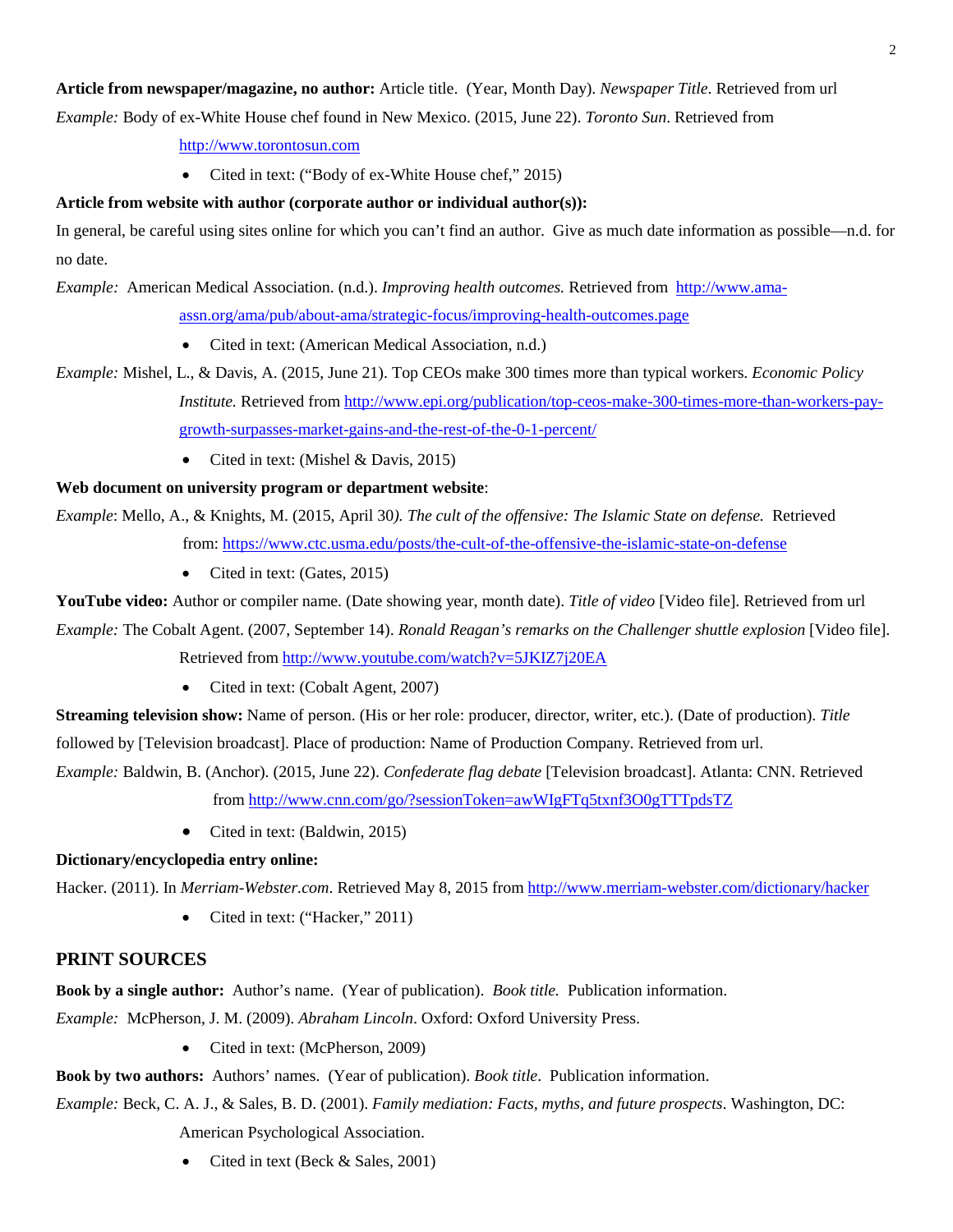#### **Two books, same author (sorted by date, oldest first)**

*Examples***:** Hemingway, E. (1929). *A farewell to arms*. New York: Scribner.

Hemingway, E. (1952). *Old man and the sea*. New York: Scribner.

• Cited in text: (Hemingway, 1929), (Hemingway, 1952)

**Edited Book:** Editor's name. (Ed.). (Year of publication). *Book title*. Publication information.

*Example:* Papazian, M. A. (Ed.). (2008). *The sacred and profane in English Renaissance literature.* Newark: University of Delaware Press.

• Cited in text: (Papazian, 2008)

**Book, no author or editor:** *Title in author position*. (Year of publication). Publication information.

*Example: Merriam-Webster's collegiate dictionary* (11th ed). (2003). Springfield, MA: Merriam-Webster.

• Cited in text: (Merriam-Webster's Collegiate Dictionary, 2003)

#### **Journal, Magazine, and Newspaper Articles (Print)**

**Article in a journal:** Author, A. A., Author, B. B., & Author, C. C. (Year, Month Day). Article title. *Journal title, volume no.*(issue no)*,* pages.

*Example:* Mellers, B. A. (2001). Choice and the relative pleasure of consequences. *Psychological Bulletin, 126,* 919-924.

• Cited in text: (Mellers, 2001)

**Magazine article:** Author or authors. (Year, Month Day). Title of article. *Title of Magazine*, *volume number,* page numbers.

*Example:* Kandel, E. R., & Squire, L. R. (2002, November 10). Neuroscience: Breaking down scientific barriers to the study of brain and mind. *Science, 290*, 1113-1120.

• Cited in text: (Kandel & Squire, 2002)

**Daily newspaper, no author:** Article title. (Year, Month Day). *Name of newspaper,* Page numbers preceded by p. or pp. *Example*: Swift criticizes Apple Music in open letter. (2015, June 22). *South Florida Sun Sentinel,* p. A5.

• Cited in text: ("Swift criticizes," 2015)

#### **AUDIOVISUAL SOURCES**

**Movie or Film recording:** Name of person. (His or her role: producer, director, writer). (Date of production). *Title* followed by [DVD]. Country of production: Name of movie studio.

*Example:* Scorcese, J. (Producer), & Lonergan, K. (Writer/Director). (2000). *You can count on me* [DVD]. United States: Paramount Pictures.

• Cited in text: (Scorcese, 2000)

**Television broadcast:** Name of person. (His or her role: producer, director, writer). (Year, Month Day). *Title* followed by [Television broadcast]. Place of production: Name of Production Company.

*Example:* Melia, M. (Senior Broadcast Producer). (2015, June 19). *The PBS news hour* [Television broadcast]. New York and Washington, DC: Public Broadcasting Service.

• Cited in text: (Melia, 2015)

**Music recording:** Writer, A. (Date of copyright). Title of song [Recorded by artist if different from writer]. On *Title of Album* [Medium of recording: CD, Record, Cassette, etc.]. Location: Label. (Recording date if different from copyright date) *Example:* Goodenough, J. B. (1982). Tails and trotters [Recorded by G. Bok, A. Mayo, & E. Trickett]. On *And so will we yet*

[CD]. Sharon, CT: Folk-Legacy Records. (1990)

• Cited in text: (Goodenough, 1982, track 5)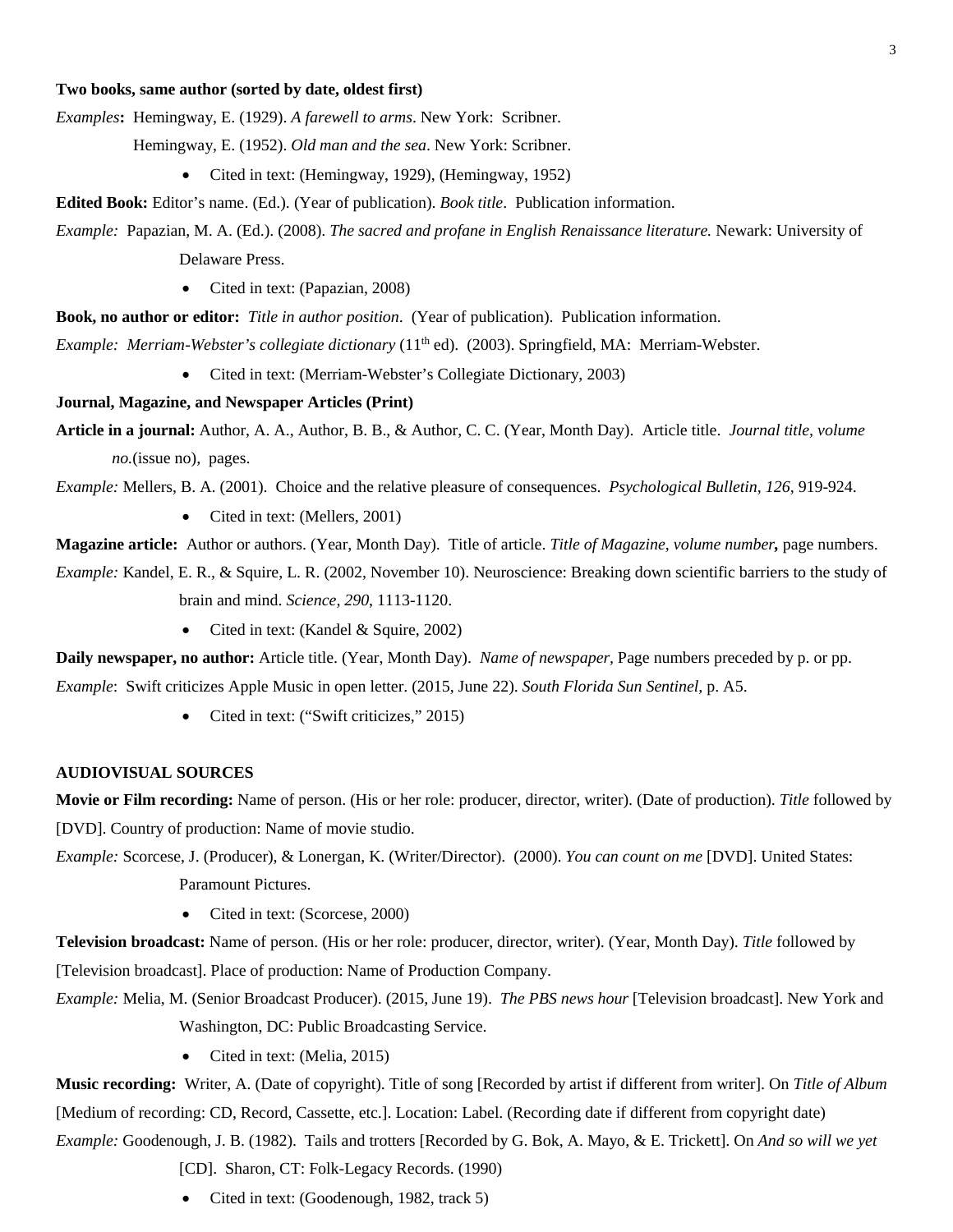#### **QUOTATIONS**

#### **Short Quotations**

When a direct quotation is used, always include the author, year, and page number as part of the citation. A quotation of fewer than 40 words should be enclosed in double quotation marks and should be incorporated into the formal structure of the sentence. Include in-text citation after the " mark, but before the period ending the sentence.

#### *Example:*

Patients receiving prayer had "less congestive heart failure, required less diuretic and antibiotic therapy, had fewer episodes of pneumonia, had fewer cardiac arrests, and were less frequently intubated and ventilated" (Byrd, 1988, p. 829).

#### **Long Quotations (block quotes)**

Place direct quotations longer than 40 words in a free-standing block of typewritten lines, and omit quotation marks. Start the quotation on a new line, indented five spaces from the left margin. Type the entire quotation on the new margin, and indent the first line of any subsequent paragraph within the quotation five spaces from the new margin. Maintain double-spacing throughout. The parenthetical citation should come after closing punctuation mark.

#### *Example:*

Migraine headaches are debilitating:

[They can] cause intense throbbing or a pulsing sensation in one area of the head and is commonly accompanied by nausea, vomiting, and extreme sensitivity to light and sound. Migraine attacks can cause significant pain for hours to days and be so severe that all you can think about is finding a dark, quiet place to lie down. Some migraines are preceded or accompanied by sensory warning symptoms (aura), such as flashes of light, blind spots, or tingling in your arm or leg. (para. 1-3)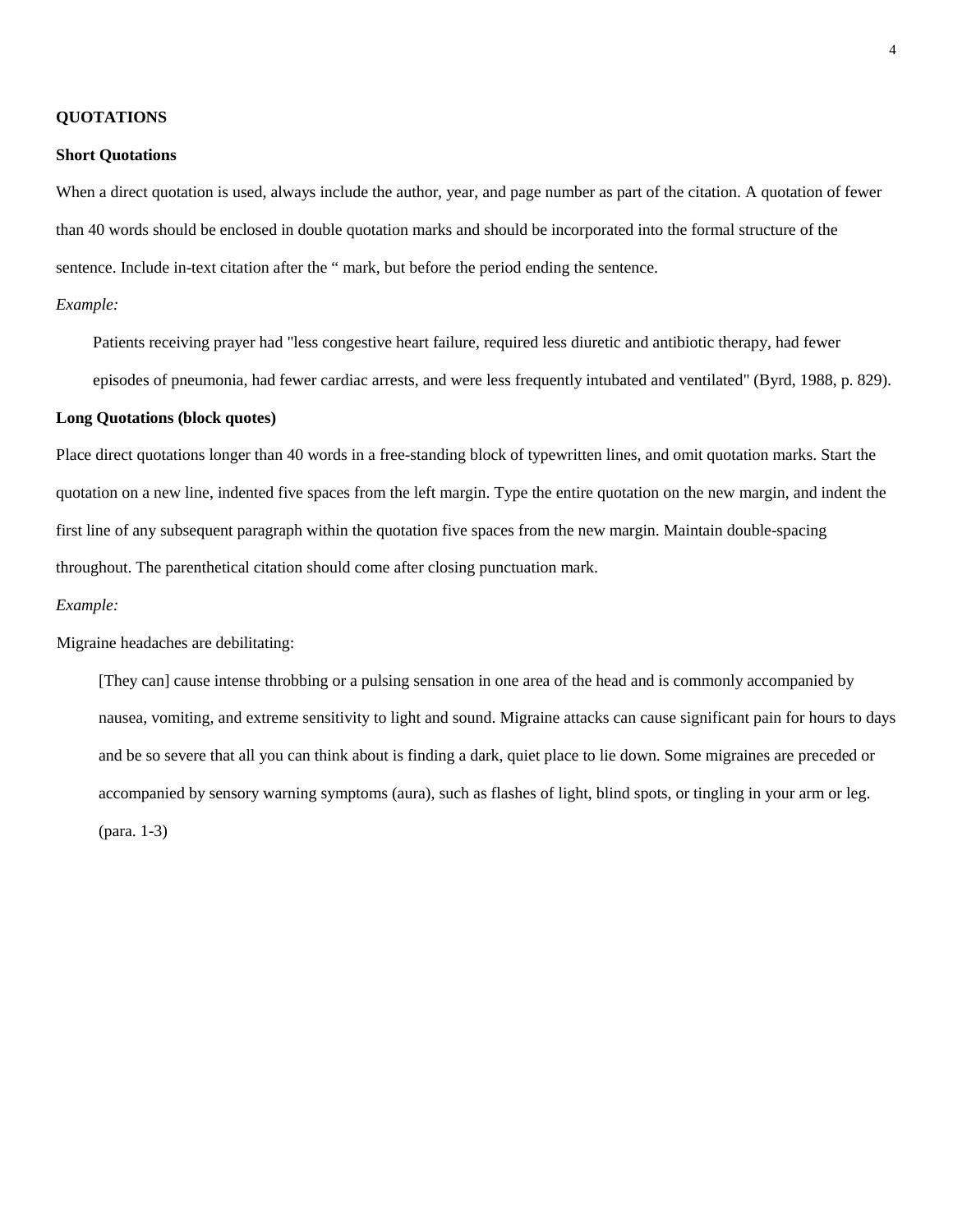#### **SAMPLE REFERENCES PAGE**

**(Margins 1" all around, hanging indent format ½ ", double spaced throughout, alphabetical order)** 

#### INDIVIDUAL DIFFERENCES 13

References [centered on page]

- Beck, C. A. J., & Sales, B. D. (2001). *Family mediation: Facts, myths, and future prospects*. Washington, DC: American Psychological Association.
- Bergmann, P. G. (1993). Relativity. In *The new encyclopedia Britannica* (Vol. 26, pp. 501-508). Chicago: Encyclopedia Britannica.
- Body of ex-White House chef found in New Mexico. (2015, June 22). *Toronto Sun*. Retrieved from

[http://www.torontosun.com](http://www.torontosun.com/)

- Borman, W. C. (1993). Role of early supervisory experience in supervisor performance. *Journal of Applied Psychology, 78*(3), 443-449. Retrieved from [http://search.ebscohost.com/login.aspx?direct=true&db=pdh&AN=1993-39550-](http://search.ebscohost.com/login.aspx?direct=true&db=pdh&AN=1993-39550-001&site=ehost-live) [001&site=ehost-live](http://search.ebscohost.com/login.aspx?direct=true&db=pdh&AN=1993-39550-001&site=ehost-live)
- The Cobalt Agent. (2007, September 14). *Ronald Reagan's remarks on the Challenger shuttle explosion* [Video file]. Retrieved from<http://www.youtube.com/watch?v=5JKIZ7j20EA>

Hemingway, E. (1929). *A farewell to arms*. New York: Scribner.

- Hemingway, E. (1952). *Old man and the sea*. New York: Scribner.
- Jones, T. C. (2003). Pollution and banana cream pie. In *Great chefs cook with chlorofluorocarbons and carbon monoxide* (chap. 3). Retrieved from:<http://www.bamm.com/cream/pollution/bananas.htm>
- Kandel, E. R., & Squire, L. R. (2002, November 10). Neuroscience: Breaking down scientific barriers to the study of brain and mind. *Science, 290*, 1113-1120.

*Merriam-Webster's collegiate dictionary* (11<sup>th</sup> ed). (2003). Springfield, MA: Merriam-Webster.

Sillick, T. J., & Schutte, N. S. (2006). Emotional intelligence and self-esteem mediate between perceived early parental love and adult happiness. *E-Journal of Applied Psychology*, *2*(2), 38-48. Retrieved from <http://ojs.lib.swin.edu.au/index.php/ejap>

Swift criticizes Apple Music in open letter. (2015, June 22). *South Florida Sun Sentinel,* p. A5.

Zedillo, E. (Ed.). (2007). *Global warming: Looking beyond Kyoto*. Washington, DC: Brookings Institution Press. Retrieved fro[m http://www.ebrary.com](http://www.ebrary.com/)